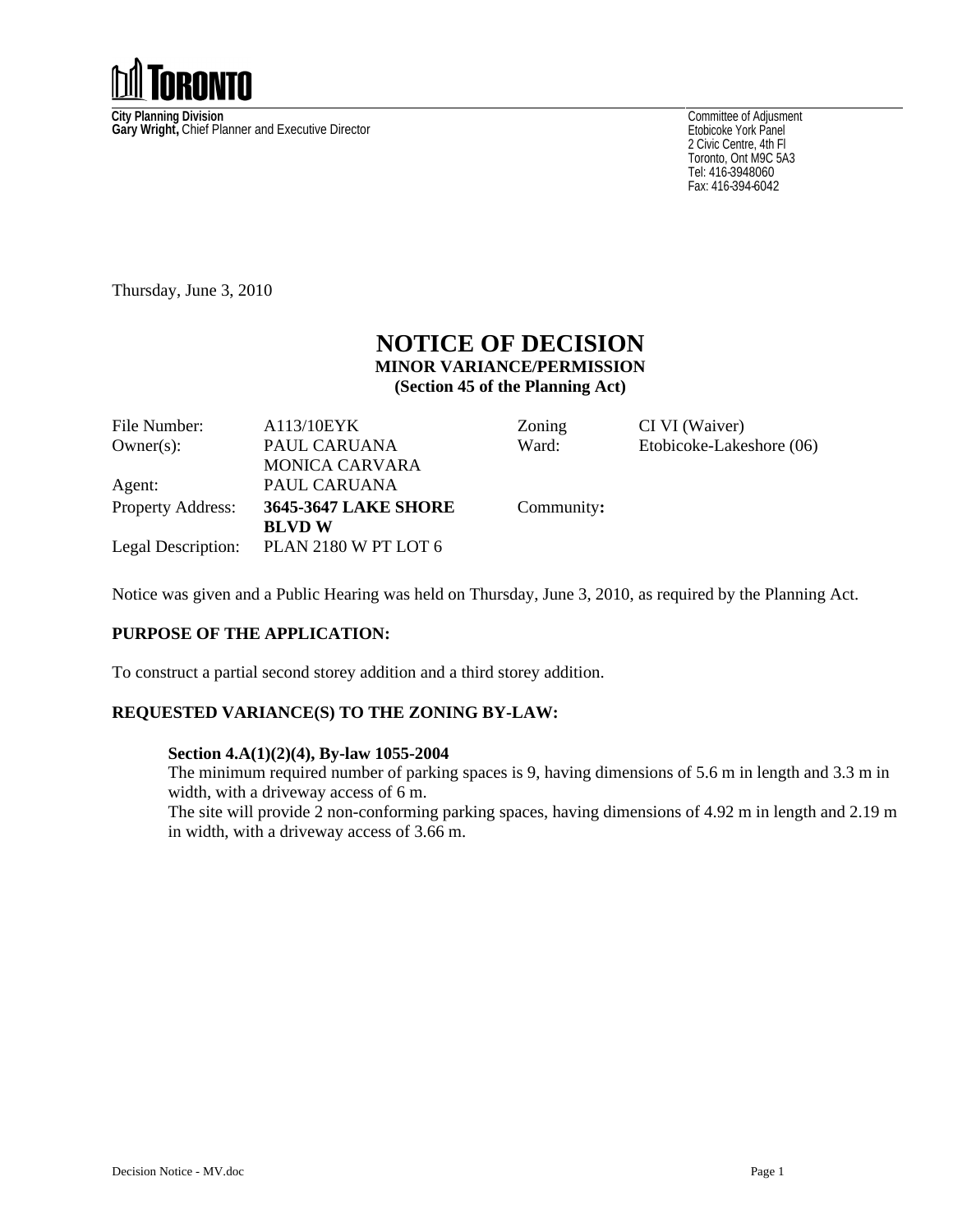## **A113/10EYK**

### **IT WAS THE DECISION OF THE COMMITTEE OF ADJUSTMENT THAT:**

#### **The Minor Variance Application is Approved**

It is the decision of the Committee of Adjustment to authorize this variance application for the following reasons:

- $\bullet$ The general intent and purpose of the Official Plan is maintained.
- The general intent and purpose of the Zoning By-law is maintained.
- The variance(s) is considered desirable for the appropriate development of the land.
- $\bullet$  In the opinion of the Committee, the variance(s) is minor.